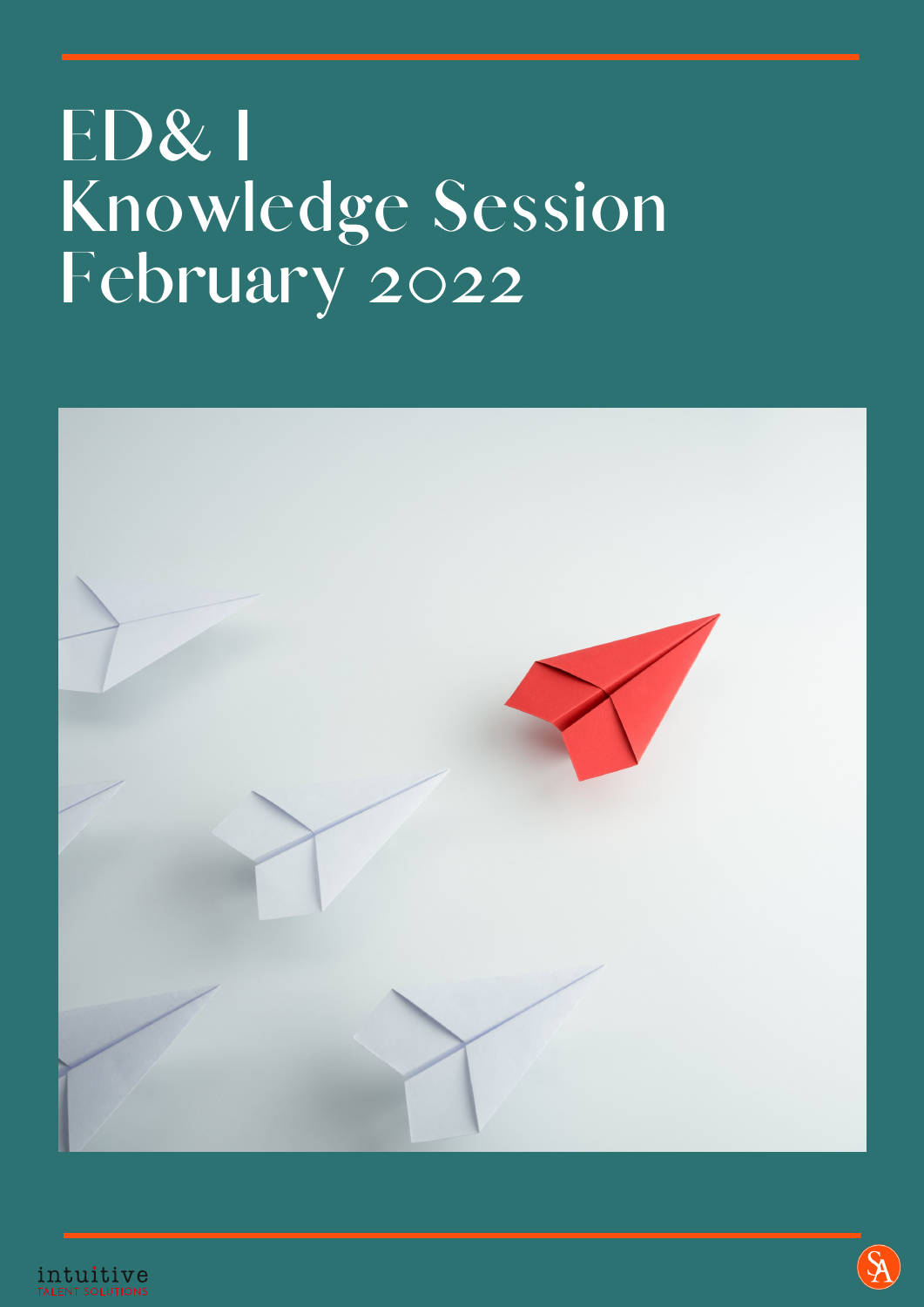# DERS

# **We are all agents of change......**

*"Our lives begin to end the day we become silent about the things that matter."*

### *Dr Martin Luther King Jr*

#### Hello!

We're thrilled that you were able to join us at the ED& I information session. It was great to see how engaged and intentional the roundtable participants were.

One of the things we were mindful of is ensuring that we support you beyond the session.

So, we've created this 'post-event' resource for you. It provides a number of recommendations of additional resources that will enable you to continue the conversation in your organisations.

We believe that everyone has the power to make a change on ED& I agenda. We are all able to raise our self- awareness around issues of equality and use our voice and influence to effect change.

As we said, there are no silver bullets, but there are silver steps.

We hope that this resource will equip you with some useful tools for you be the agent of change in your organisation.

Please keep us posted on the actions you are taking!

Nina and Sharon

**"Not everything that is faced can be changed. But nothing can be changed until it is faced."**

James Baldwin

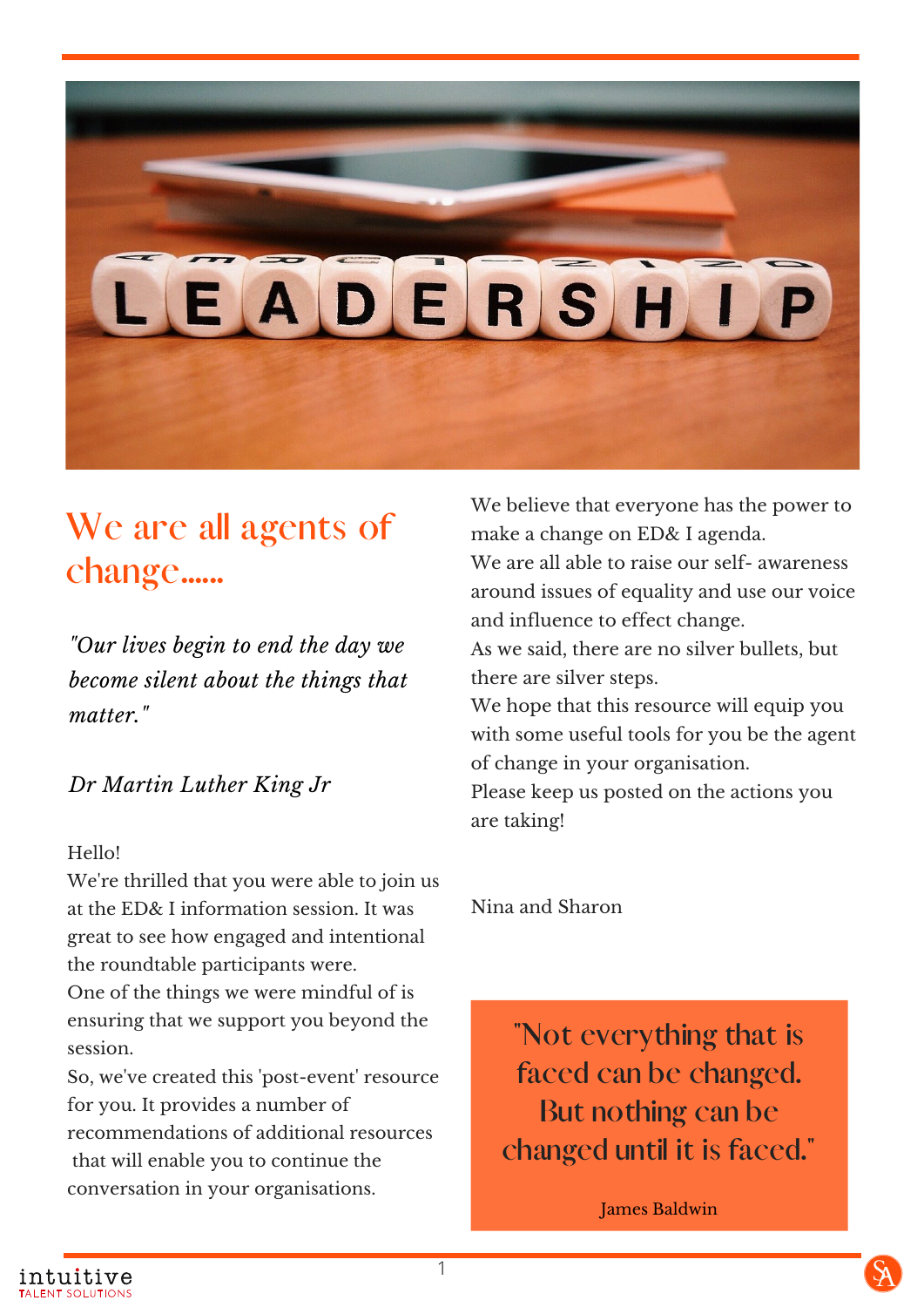The work of becoming a more diverse and inclusive organisation *begins* with individual and collective with self awareness. Below are some resources to support you on this journey: **1.Undertake IAT Bias Tests at the following website:** *https://implicit.harvard.edu/implicit/takeatest.html*

**2. Reflect on and journal responses to the following questions:**

**(i) what does Inclusive Leadership mean to me. (ii) in what ways can I be a more inclusive leader.**

**Three key ways to ensure your ongoing development are Education, Application and Accountability- ('EAA')**

**The following are some resources and ideas to support you:**

#### **Education-Books:**

**Diversity Beyond Lip Service-La'wana Harris Moving Diversity Forward- Verna Myers** Becoming an Inclusive Leader- Shirley Engelmeier Inclusive Conversations- Mary-Frances Winters Subtle Acts of Exclusion: Tiffany Jana and Michael Baran Inclusion Nudges- Lisa Lepinski and Tinna C. Nielson Speak Up- Megan Reitz and John Higgins What Got You Here, Won't Get You There- Marshall Goldsmith Upgrade- Richard Boston and Karen Ellis Tiny Habits- BJ Fogg

#### **Additional Resources**

Youtube video-https://www.youtube.com/watch?v=mtUlRYXJ0vI **https://www.bloomberg.com/opinion/articles/2020-06-28/business-case-for-diversity-isn-tenough-to-end-corporate-racism <https://www.modernrailways.com/article/transforming-diversity-rail> <https://www.railstaff.co.uk/2020/08/25/talent-and-gender-diversity-in-the-rail-sector/> [https://www.nsar.co.uk/wp-content/uploads/2018/11/NSAR-WiR-Diversity-Report-FINAL-July-](https://www.nsar.co.uk/wp-content/uploads/2018/11/NSAR-WiR-Diversity-Report-FINAL-July-2018.pdf)2018.pdf <https://www.railstaff.co.uk/2020/10/16/the-changing-faces-of-the-railway/> <https://railuk.com/people/pride-during-a-pandemic/> <https://www.railtechnologymagazine.com/articles/transport-union-rail-industry-equality-survey>**

#### **Application**

**Ask yourself each day am I working with/ leading my colleagues with an inclusion lens? What have I done today to advance the work of Diversity and Inclusion in my organisation.**

#### **Accountability**

Ask yourself periodically: How am I holding myself/ my organisation accountable on the ED & I agenda. In what ways do I ensure that all voices are heard? Is my team becoming more diverse? How can I get the views of those who are more marginalised? What does greater diversity and inclusion look like in my team/organisation? Am I challenging subtle acts of exclusion? Do I continue to challenge my own Biases?